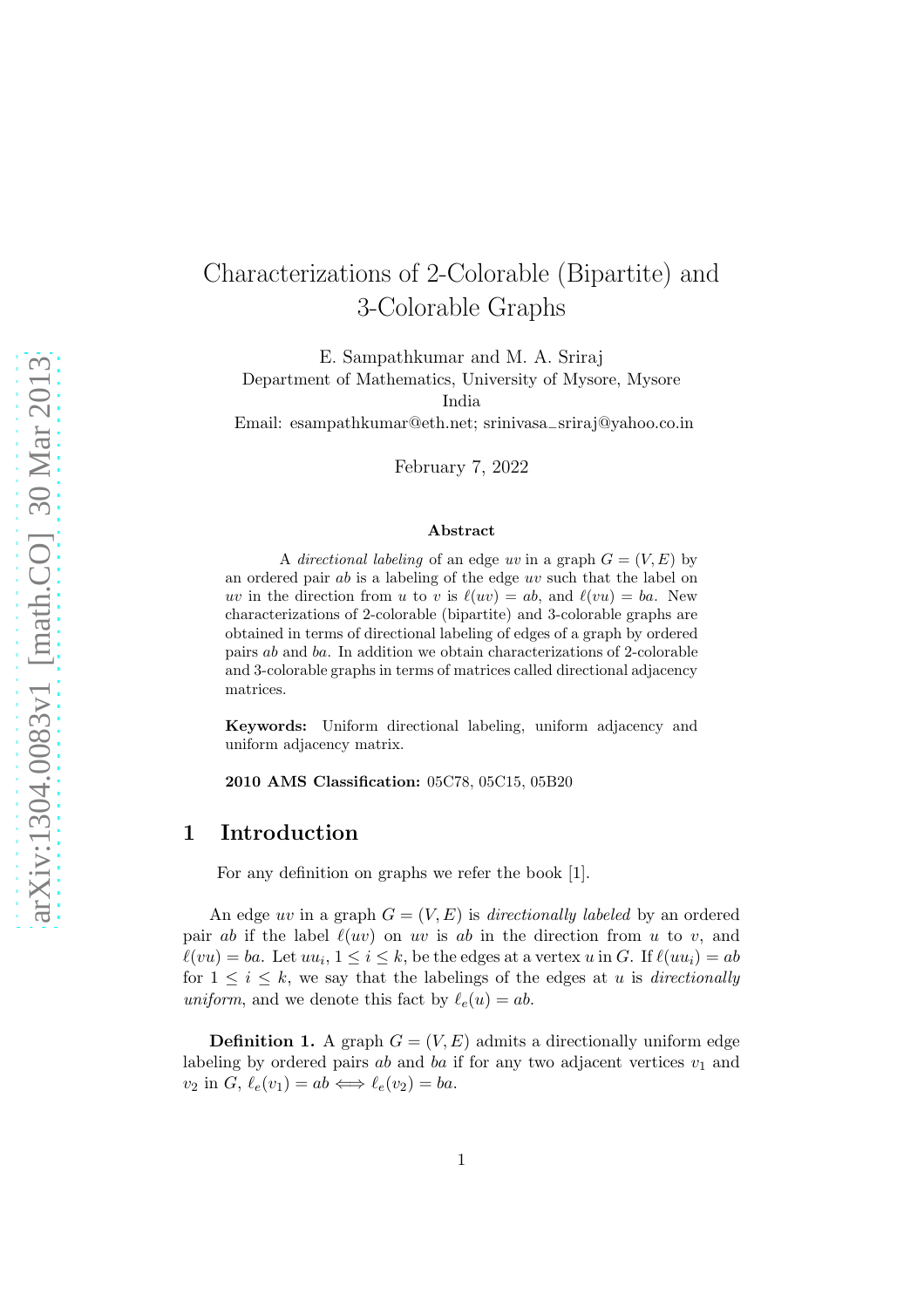

For example, the graphs in Figure 1 admit such edge labelings.

One can easily verify that an odd cycle does not admit such an edge labeling.

A graph  $G = (V, E)$  is *bipartite* if V can be partitioned into two sets  $V_1$ and  $V_2$  such that every edge in G joins a vertex in  $V_1$  and a vertex in  $V_2$ .

The following is a new characterization of bipartite graphs.

**Theorem 1.** For a graph  $G = (V, E)$  the following statements are equivalent.

 $(i)$  G is bipartite.

(ii) G admits a uniform directional labeling of its edges by ordered pairs ab and ba.

*Proof.* (i)  $\Rightarrow$  (ii). Since G is bipartite, there exists a partition  $V = V_1 \cup V_2$ of V such that every edge in G joins a vertex of  $V_1$  and a vertex of  $V_2$ . Directionally label all its edges going from  $V_1$  to  $V_2$  by the ordered pair ab. Then for any edge uv going from  $V_1$  to  $V_2$ ,  $\ell_e(u) = ab$  and  $\ell_e(v) = ba$ . This implies that G admits a directional labeling of its edges by the ordered pairs ab and ba.

 $(iii) \Rightarrow (i)$ . Suppose there exists such a labeling of the edges of G by ordered pairs ab and ba. Let  $V_1 = \{u \in V : \ell_e(u) = ab\}$ , and  $V_2 = \{v \in V : \ell_e(v) =$ ba}. Since for an two adjacent vertices  $v_1$  and  $v_2$ ,  $\ell_e(v_1) \neq \ell_e(v_2)$ , it follows that  $V_1$  as well as  $V_2$  are independent, and every edge in G joins a vertex of  $V_1$  and a vertex of  $V_2$ . Hence, G is bipartite.

## 2  $(1, 2)$ -Uniform directional labeling of the edges of a graph by ordered pairs ab and ba

2-uniform directional labeling of the edges incident at a vertex.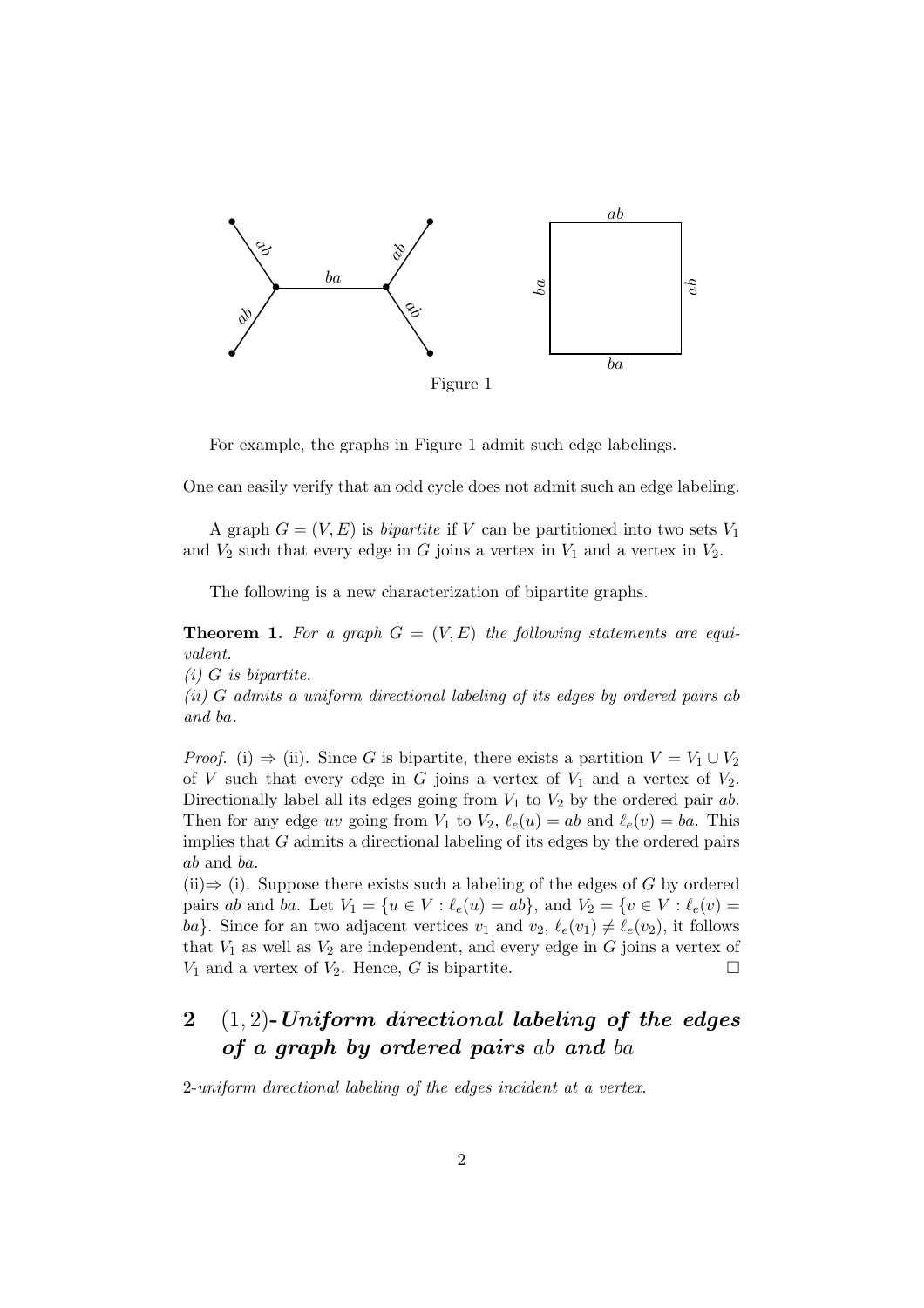Let  $vv_i$ ,  $1 \leq i \leq k$  be the edges incident to a vertex v in a graph  $G = (V, E).$ 

If for some edges  $vv_i$ ,  $1 \leq i \leq k$ ,  $\ell(vv_j) = ab$ , and some other edges  $vv_j, 1 \leq j \leq k, \ell(vv_j) = ba$ , we say that the directional labeling of the edges at  $v$  by the ordered pairs  $ab$  and  $ba$  is 2-uniform. We denote this fact by  $\ell_e(v) = \{ab, ba\}.$ 

**Definition 2.** A graph  $G = (V, E)$  admits a (1,2)-uniform directional labeling of its edges by ordered pairs ab and ba if for any two adjacent vertices  $v_1$  and  $v_2$  one of the following holds:

(i)  $\ell_e(v_1) = ab, \ell_e(v_2) = ba$  $(ii) \ell_e(v_1) = ab, \ell_e(v_2) = \{ab, ba\}$  $(iii) \ell_e(v_1) = ba, \ell_e(v_2) = \{ab, ba\}.$ 



Figure 2

### 3 3-Colorable Graphs

A graph  $G = (V, E)$  is 3-*colorable* if we can color its vertices with 3 colors such that no two adjacent vertices receive the same color, and this is not possible with 2-colors.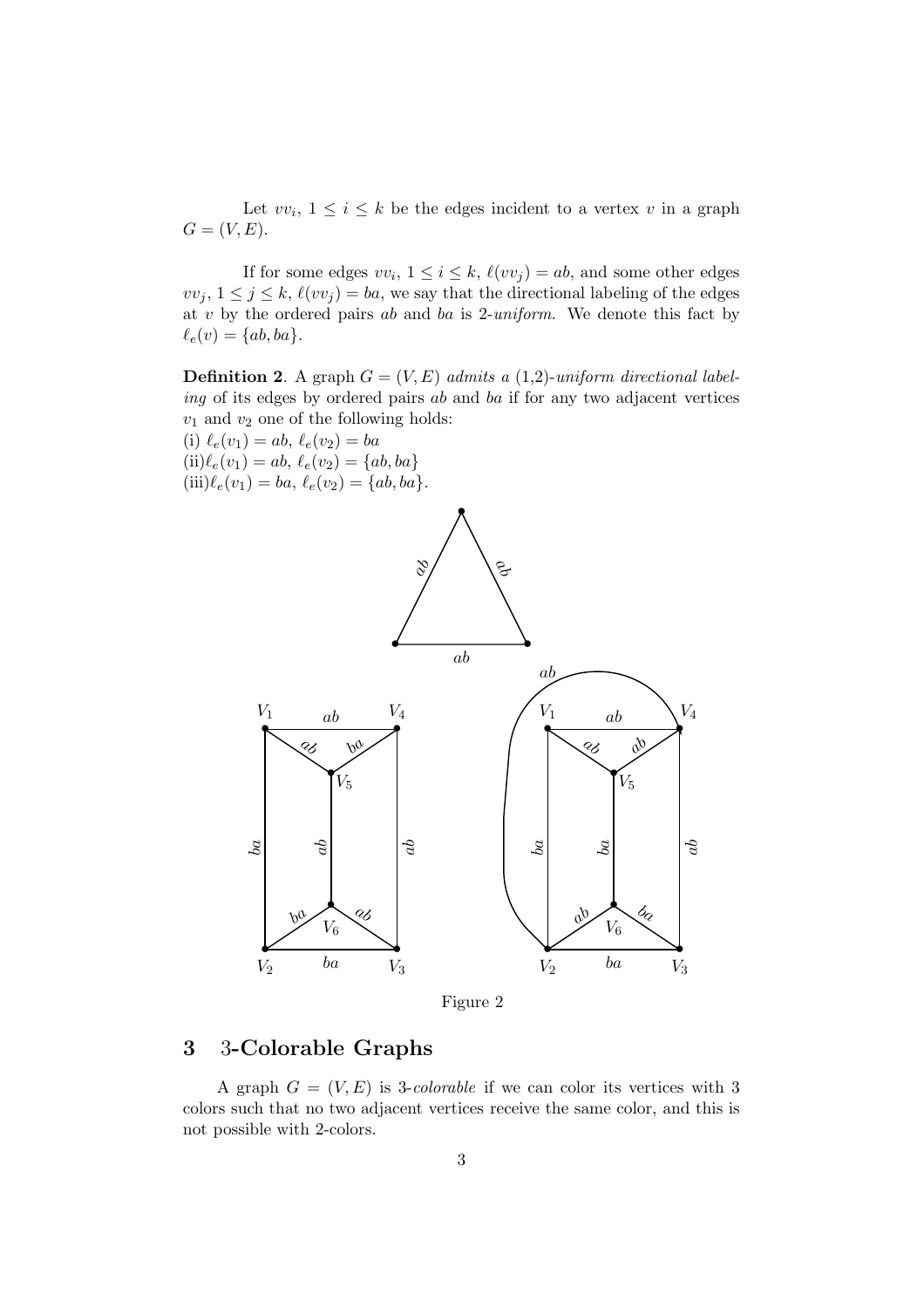The following is a characterization of 3-colorable graphs.

**Theorem 2.** For a graph  $G = (V, E)$  the following statements are equivalent.

 $(i)$  G is 3-colorable.

 $(ii)$ G admits a  $(1,2)$ -uniform directional edge labeling by ordered pairs ab and ba.

*Proof.* (i)  $\Rightarrow$  (ii). Suppose G is 3-colorable. Then we can partition  $V =$  $V_1 \cup V_2 \cup V_3$  into three independent sets, where say, vertices in  $V_i$ ,  $1 \leq i \leq 3$ are colored i,  $1 \leq i \leq 3$ . Without loss of generality, we can assume that every vertex in  $V_3$  has degree at least 2. For, suppose for a vertex v in  $V_3$ ,  $deg v = 1$ , and  $vv_i$  is an edge, and  $v_i$  is colored  $i, 1 \leq i \leq 2$ . Then we can recolor v with 1 or 2 according as  $v_i$  is colored 2 or 1. This implies that we can shift v to  $V_1$  or  $V_2$ .

First, label all the edges going out of  $V_1$  directionally by ab. Then all the edges going out from  $V_2$  to  $V_1$  are directionally labeled by ba. Now, label all the unlabeled edges going out from  $V_2$  to  $V_3$  by ba. We find that for any  $u \in V_1$ ,  $v \in V_2$  and  $w \in V_3$ ,  $\ell_e(u) = ab$ ,  $\ell_e(v) = ba$ ,  $\ell_e(w) = \{ab, ba\}$ . This implies (ii).

(ii)⇒ (i). Suppose (ii) holds. Let  $V_1 = \{u : \ell_e(u) = ab\}$ ,  $V_2 = \{v : \ell_e(v) =$ ba},  $V_3 = \{w : \ell_e(w) = ab, ba\}$ . Since for any two adjacent vertices  $v_1$  and  $v_2, \ell_e(v_1) \neq \ell_e(v_2)$ , we see that the sets  $V_1, V_2$  and  $V_3$  are independent, and hence G is 3-colorable.  $\Box$ 

### 4 Directional adjacency

The directional labeling of an edge in a graph by an ordered pair ab can also be considered as directional adjacency as follows.

Let  $G = (V, E)$  be a graph and uv be an edge in G. Sometimes it may be necessary to distinguish the adjacency between  $u$  and  $v$  in the directions from  $u$  to  $v$  and from  $v$  to  $u$ . For example, we can consider the adjacency from  $u$  to  $v$  as positive, and that from  $v$  to  $u$  as negative. This is denoted by  $da(uv) = 1$ , and  $da(vu) = -1$ .

#### Suppose

•  $A, B$  are two persons,

(a)  $A$  is talking to  $B$ .

(b)  $A$  is a boss and  $B$  is a subordinate of  $A$ .

• A, B are nodes in an electrical network, and current is flowing from A to B.

•  $A$  is a transmitter and  $B$  is a receiver.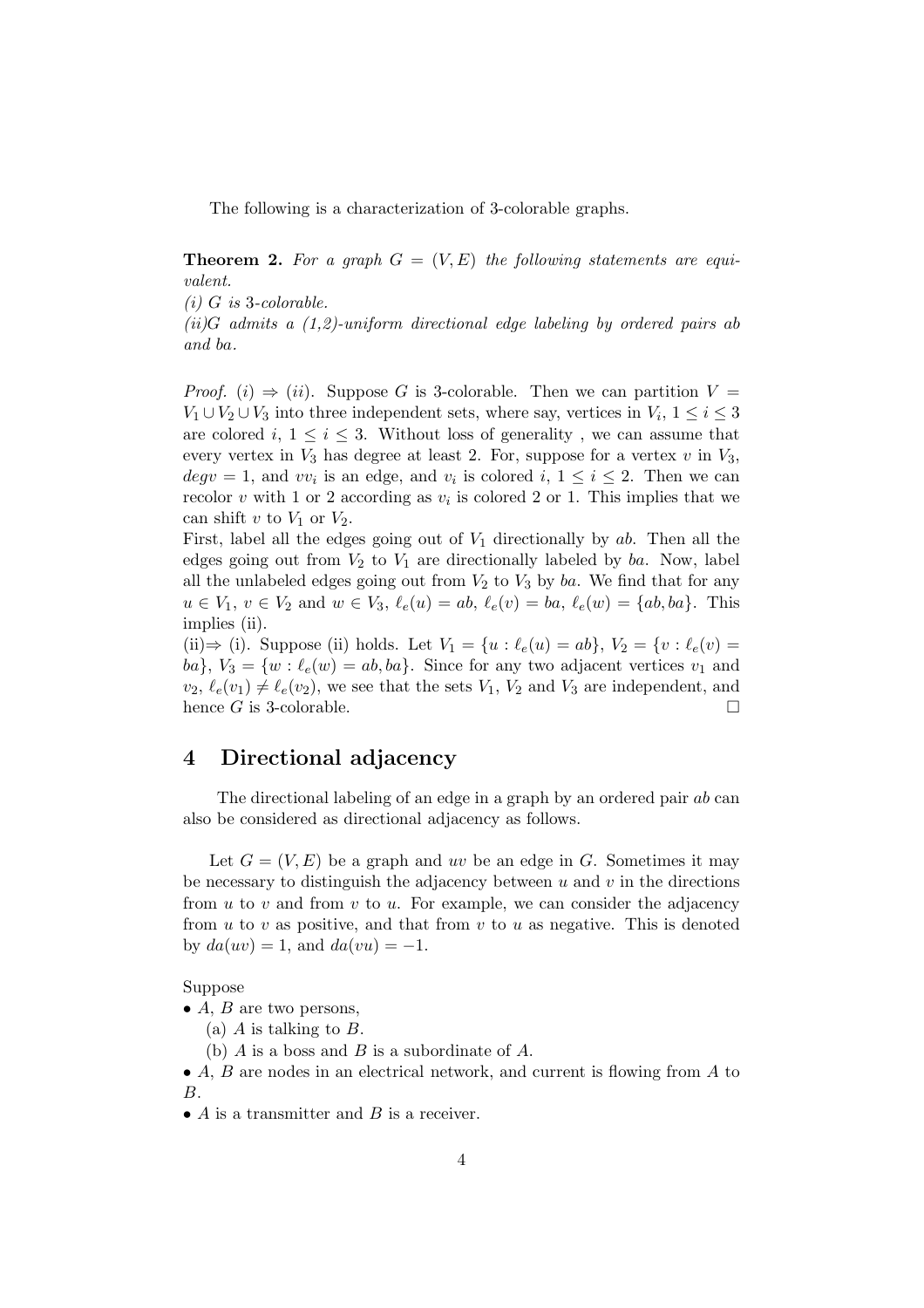In all the above cases, we can consider the adjacency from  $A$  to  $B$  as positive and that from B to A as negative.

### 5 Uniform directional adjacency $(u.d.adjacency)$

As in the case of uniform directional labeling of edges at a vertex, we define u.d.adjacency at a vertex as follows.

Let  $uu_i, 1 \leq i \leq k$  be edges at a vertex u in G. We say that directional adjacency is *uniform* at u if  $da(uu_i) = 1$  or  $-1$ , for  $1 \le i \le k$ .

If the directional adjacency is uniform at  $u$ , we denote this fact by  $da(u) = 1$  or  $da(u) = -1$ , accordingly.

A graph G is said to have u.d.adjacency if it has such an adjacency at each of its vertices.

One can easily verify the following:

Proposition 3. A graph G has u.d.adjacency if, and only if, for any two adjacent vertices u and v da(u) = 1  $\iff da(v) = -1$ . Note that not all graphs have u.d.adjacency.

For example, consider  $K_3$  in Figure 3.



Suppose it has u.d.adjacency. Then say  $da(v_1) = 1$ . This implies  $da(v_2) = -1, da(v_3) = 1$  and  $da(v_1) = -1$ , which is a contradiction.

### 6 Directional Adjacency Matrix of a Graph

Let  $G = (V, E)$  be graph of order p, and  $V = \{v_1, v_2, \ldots, v_p\}$ . A directional adjacency matrix (d.a.matrix)  $M = [a_{ij}]$  of G is a matrix of order p whose entries  $a_{ij}$  are defined as follows: For any two vertices  $v_i, v_j$  in G.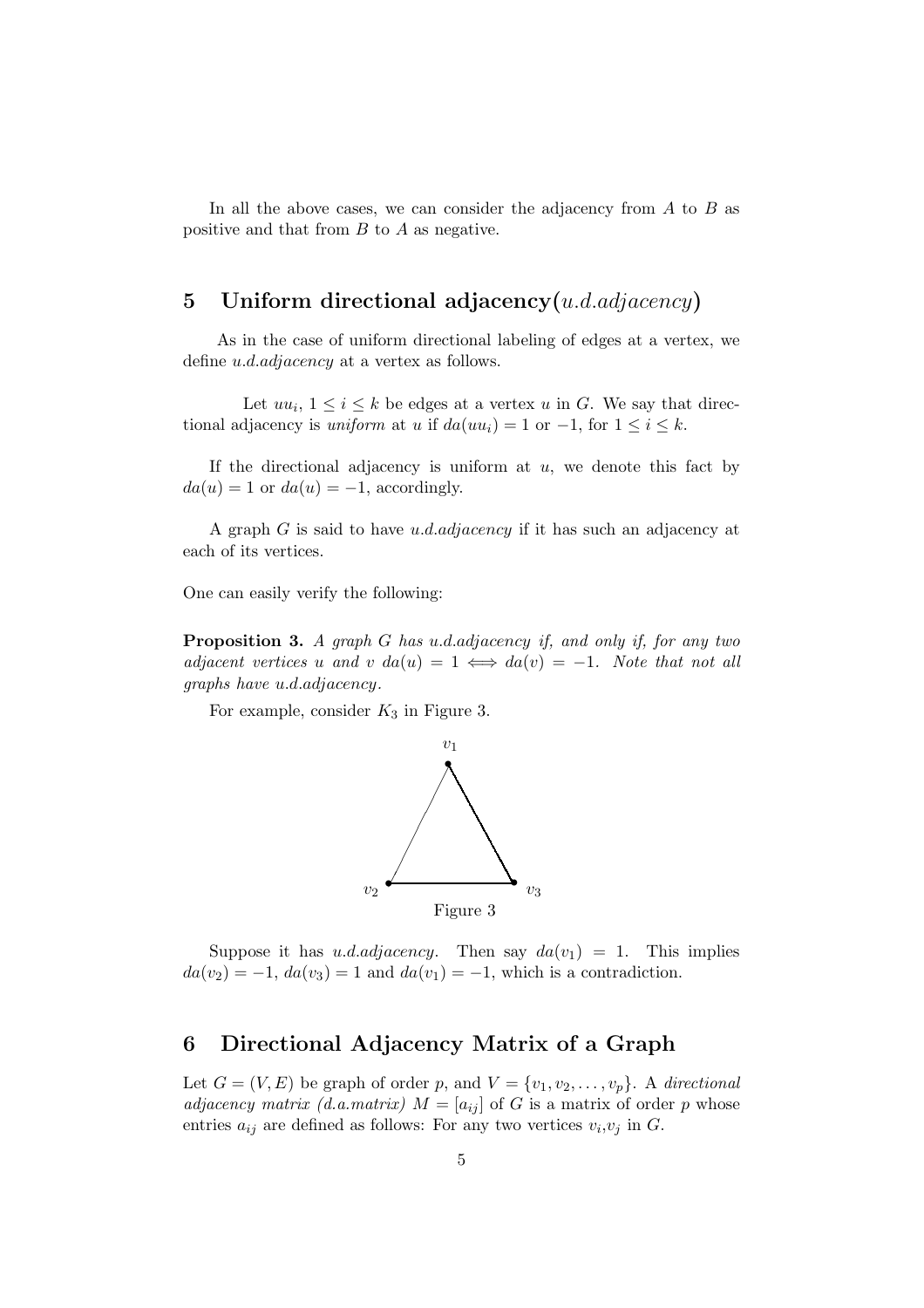If  $v_i v_j$  is an edge then  $a_{ij} = 1$  or  $-1$ . If  $v_i v_j$  is an edge, then the directional adjacency from  $v_i$  to  $v_j$  is said to be positive or negative according as  $a_{ij} = 1$  or −1. The directional adjacency between  $v_i$  and  $v_j$  is symmetric if  $a_{ij} = a_{ji} = 1$  or -1. Further, the directional adjacency between  $v_i$  and  $v_j$  is antisymmetric if  $a_{ij} = 1 \iff a_{ji} = -1$ . If  $v_i$ ,  $v_j$  are not adjacent  $a_{ij} = 0$ . Let  $v_i v_1, v_i v_2, \ldots, v_i v_k$  be the edges at a vertex  $v_i$ . Then the directional adjacency at a vertex  $v_i$  is said to be uniform if  $a_{ii_1} = a_{ii_2} = \ldots = a_{ii_k} = 1$ or  $-1$ . Note that the directional adjacency at  $v_i$  is uniform if, and only if, all the non zero entries in the  $i<sup>th</sup>$  row of the d.a.matrix M are either 1 or −1.

For example, the d.a. matrix  $M$  of the tree  $T$  in Figure 4 is the uniform d.a.matrix of T.



Figure 4

We can now restate the Proposition 4 as follows involving uniform d.a.matrix.

Proposition 4. For a graph G the following statements are equivalent.  $(i)$  G is bipartite.  $(ii)$ G has a uniform d.a. matrix.

## 7 (1,2)-Uniform Directional adjacency Matrix of a Graph

Let  $V = \{v_1, v_2, \ldots, v_p\}$  be the vertex set of a graph  $G = (V, E)$ , and  $M = [a_{ij}]$  be a directional adjacency matrix of G.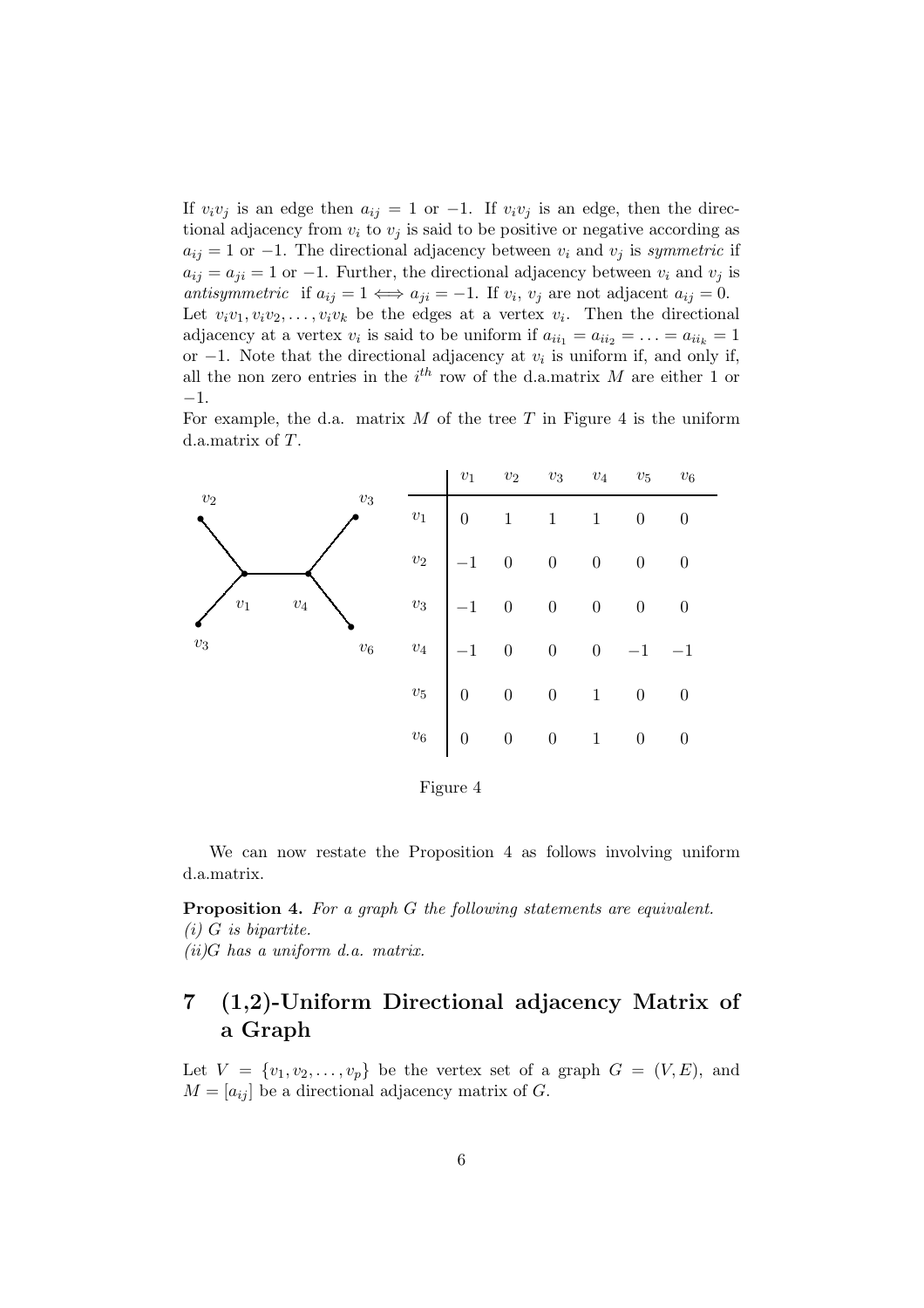If all nonzero entries in the  $i^{th}$  row of M are 1 or -1, we indicate this by  $r_M(i) = 1$  or  $-1$  accordingly. It may happen that in an  $i^{th}$  row, the nonzero entries may contain both 1 and −1. In this case we denote this fact by  $r_M(i) = \{1, -1\}$ . A d.a.matrix  $M = [a_{ij}]$  of G is called  $(1, 2)$ -uniform if for any two adjacent vertices  $v_i$  and  $v_j$ , one of the following holds: (i)  $r_M(i) = 1, r_M(j) = -1$ (ii)  $r_M(i) = 1, r_M(j) = \{1, -1\}$ (iii) $r_M(i) = -1, r_M(j) = \{1, -1\}.$ 



For example, the d.a.matrix of  $K_3$  and the graph G in Figure 5 are  $(1, 2)$ uniform.

*Note:*If *M* is a  $(1, 2)$ -uniform directional adjacency matrix of a graph  $G$ , then for any two adjacent vertices  $v_i$  and  $v_j$ ,  $r_M(i) \neq r_M(j)$ . One can restate Proposition 5 as follows involving  $(1, 2)$ -uniform d.a.matrix.